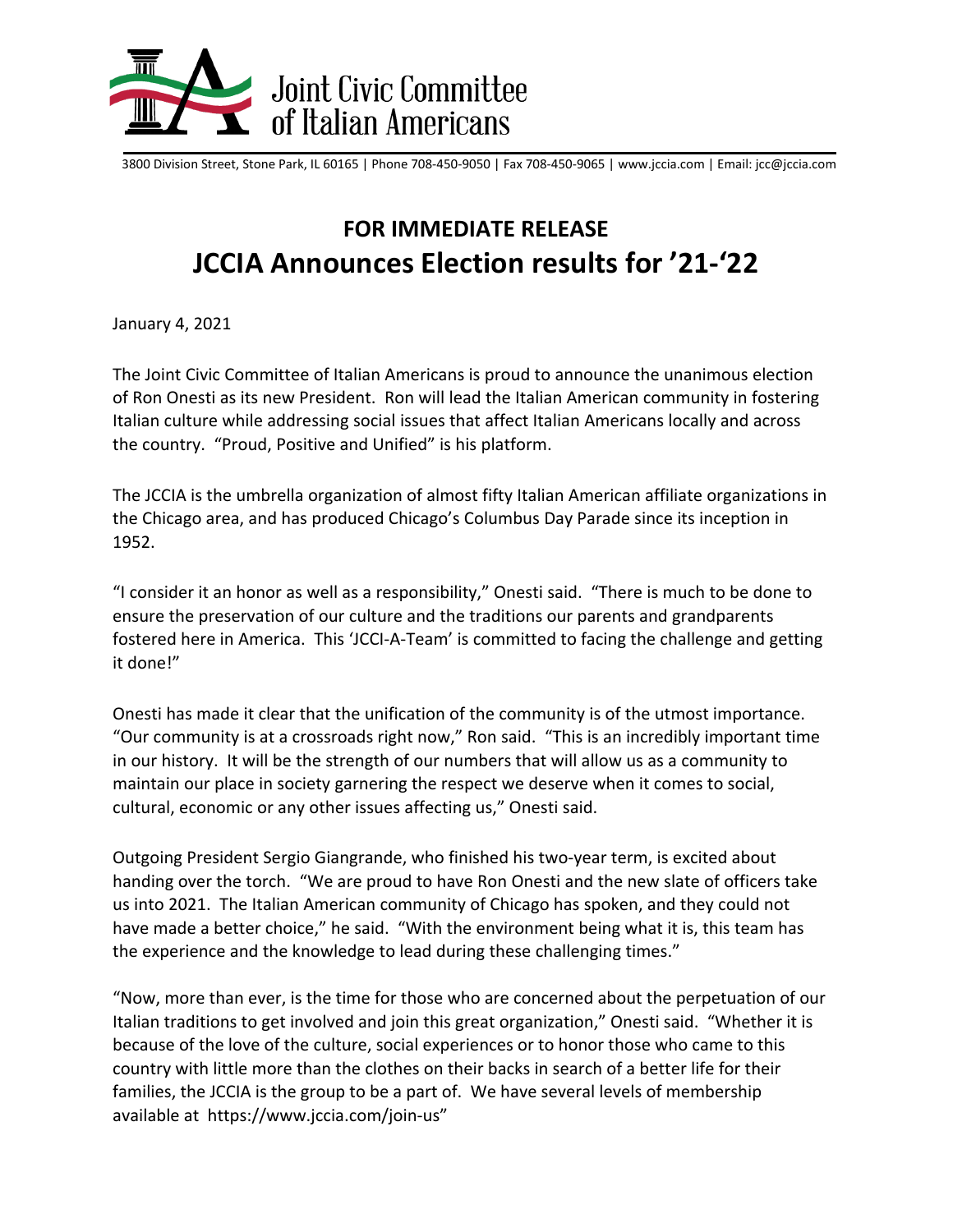

3800 Division Street, Stone Park, IL 60165 | Phone 708-450-9050 | Fax 708-450-9065 | www.jccia.com | Email: jcc@jccia.com

## **JCCIA Officers for the '20-'21 term will be:**

President, Ron Onesti was born on Taylor Street in Chicago and has been with the JCCIA since 1981. He is a proven leader with ties to many Italian American organizations nationwide and locally, as the newly elected President of The National Italian American Sports Hall of Fame, a Director of Casa Italia and a Director of the Italian American War Veterans Museum. His platform plan for the JCCIA is based on greater communication and building unity among the Italian American community. He writes a regular column in the Daily Herald newspaper and is a successful entrepreneur as owner of two iconic music theatres, The Arcada and Des Plaines Theatres, seven themed restaurants, a boutique hotel and a family amusement park. He has been awarded the Cavaliere honor from the Republic of Italy, the Ellis Island Medal of Honor and many other community awards.

**1st Vice President, Lisa Ryan** will be serving her second term as 1st Vice President. Lisa is Chief of Staff to a City of Chicago Alderman. She is the niece of former JCCIA President, Anthony Bottalla.

**2nd Vice President, Salvatore Camarda** is CEO of MeetApp, a global technology company headquartered in Chicago and in Stockholm, Sweden. Salvatore's father, Joseph, has served as president of the Maria SS. Lauretana Society of Altavilla Milicia in Chicago for over 50 years. Salvatore is currently an officer of Maria SS. Lauretana.

**3rd Vice President, Lyn "Linda" Scolaro** has been an educator for 39 years teaching Italian at the high school level. She has represented high school teachers in various organizations locally, nationally, and internationally. She has also been awarded the Cavaliere honor from the Republic of Italy, and is a member of the IAET, and SADIA. Lyn is also currently the Ente Gestore of Italidea-Midwest.

**Secretary, Stan Kuczynski** is President of Chicago West Suburban Unico and a Retirement Planner at Hammer Retirement Services.

**Treasurer, Christina Caliendo Cerami** returns as JCCIA Treasurer. Her father, Joe De Serto, was one of the founding members of the organization in the early 1950s. Chris is the President of the Society of Our Lady of Mt. Carmel, working diligently to attain the Shrine status and The Papal Incoronation of the Statue of Our Lady of Mt. Carmel in Melrose Park.

**Sgt. At Arms, Frank Di Piero** is the host of "Keepin' It Real with Frankie D.", an Italian American Podcast at ItalianAmericanLife.com and the home of "your" Italian American Moments. Frank is a Director at Casa Italia, Italidea Midwest, Harlem Avenue Little Italy Business Association and Little Italy Cenetta.